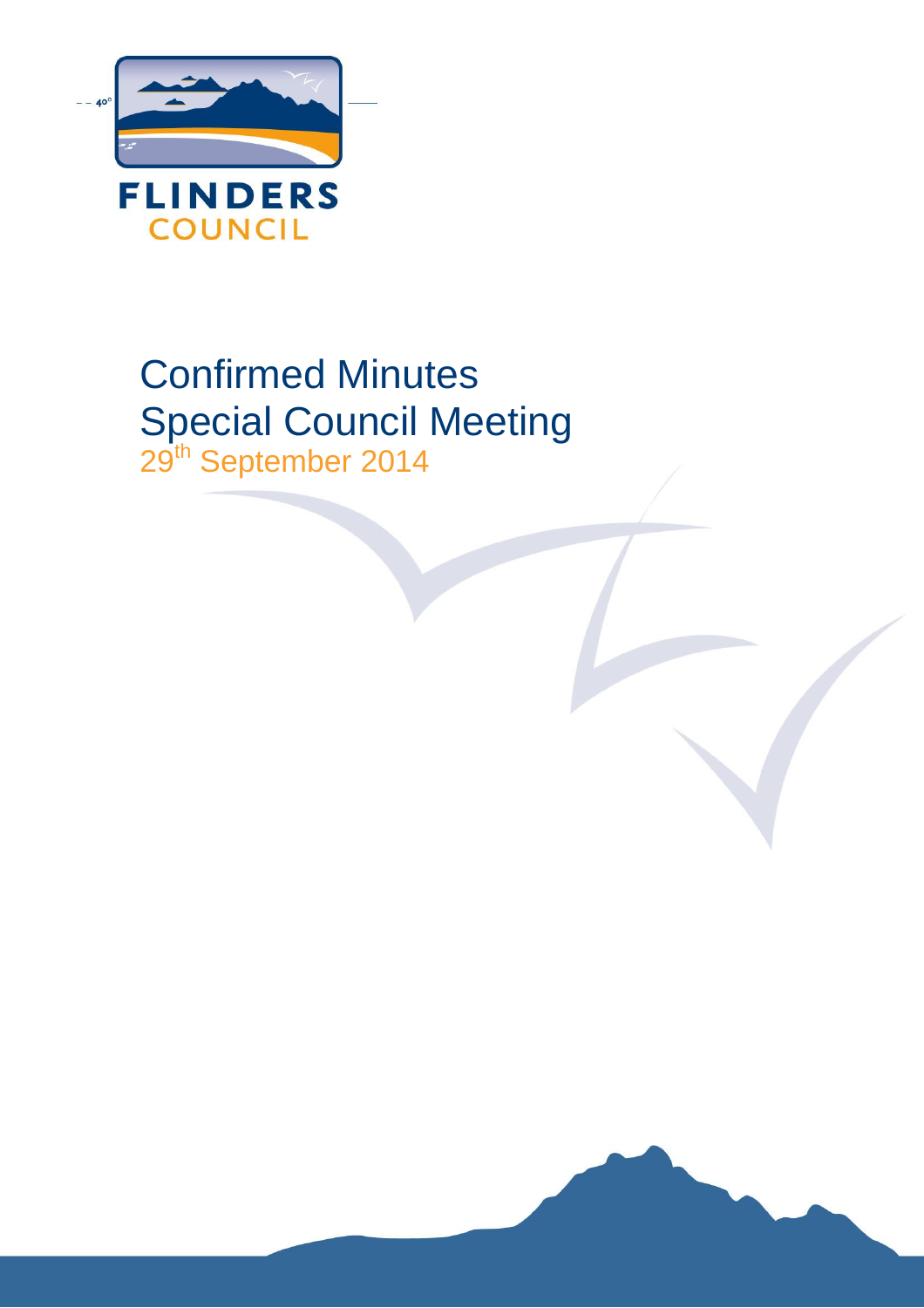## FLINDERS COUNCIL SPECIAL MEETING

## CONFIRMED MINUTES

| <b>DATE:</b>               | Monday 29 <sup>th</sup> September 2014           |
|----------------------------|--------------------------------------------------|
| <b>VENUE:</b>              | Flinders Art and Entertainment Centre, Whitemark |
| <b>COMMENCING:</b> 3.02 pm |                                                  |

## PRESENT

Mayor Carol Cox Deputy Mayor David Williams Cr Marc Cobham Cr Peter Rhodes Cr Mary-Anne Roberts Cr Gerald Willis Cr Ronald Wise

# APOLOGIES

Nil

## STAFF IN ATTENDANCE

| Raoul Harper | - General Manager   | $3.02 - 4.00$ pm |
|--------------|---------------------|------------------|
| Vicki Warden | - Executive Officer | $3.02 - 4.00$ pm |

# DECLARATION OF PECUNIARY INTEREST

Nil

## LEAVE OF ABSENCE

Nil

#### **PETITIONS**

Nil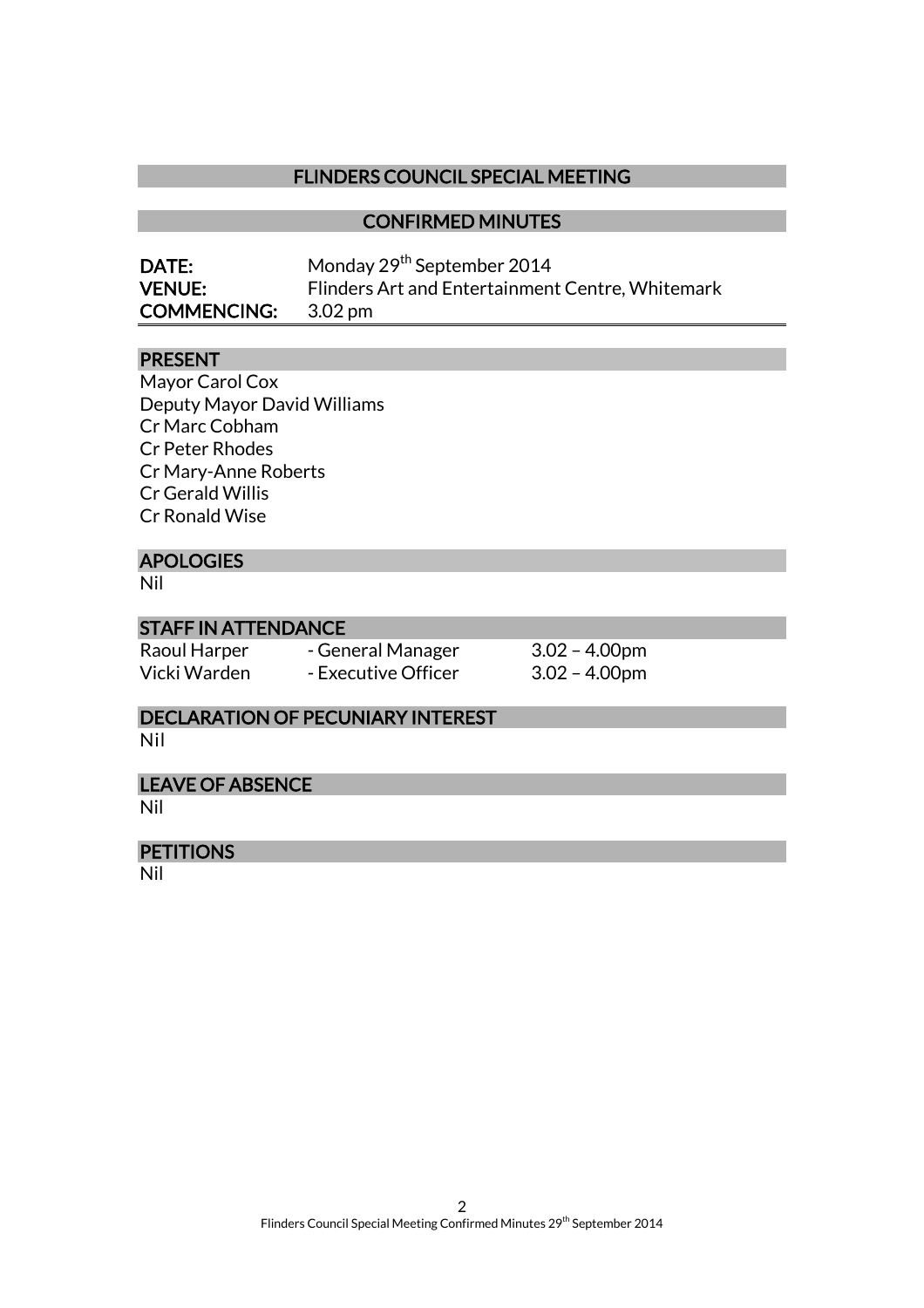## A. CLOSED CLOUNCIL

## Item A1 & A2: Closed Council Items

| <b>ACTION</b>            | <b>Decision</b>               |
|--------------------------|-------------------------------|
| <b>PROPONENT</b>         | <b>Council Officer</b>        |
| <b>OFFICERS</b>          | Raoul Harper, General Manager |
| <b>FILE REFERENCE</b>    | COM/0402, PER/1200            |
| <b>ASSOCIATED PAPERS</b> | Nil                           |

## PREVIOUS COUNCIL CONSIDERATION:

A1 - 18th September 2014

## REASON FOR CLOSED COUNCIL:

Item A1 is **CONFIDENTIAL** in accordance with Section 15(2) (f) of the *Local* Government (Meeting Procedures) Regulations 2005 and Item A2 is CONFIDENTIAL in accordance with Section 15(2) (a) of the Local Government (Meeting Procedures) Regulations 2005.

## VOTING REQUIREMENTS

Absolute Majority

#### OFFICER'S RECOMMENDATION:

That Council move into Closed Council.

#### DECISION:

900.09.2014 Moved: Cr M Cobham Seconded: Deputy Mayor D Williams That Council move into Closed Council.

## CARRIED UNANIMOUSLY (7-0)

For: Mayor Carol Cox, Deputy Mayor David Williams, Cr Marc Cobham, Cr Peter Rhodes, Cr Mary-Anne Roberts, Cr Gerald Willis and Cr Ronald Wise.

Council moved into Closed Session at 3.02pm.

Council moved out of Closed Session at 4.25pm.

902.09.2014 Moved: Cr P Rhodes Seconded: M Roberts That the discussions in Closed Council remain confidential.

# CARRIED UNANIMOUSLY (7-0)

3 Flinders Council Special Meeting Confirmed Minutes 29<sup>th</sup> September 2014